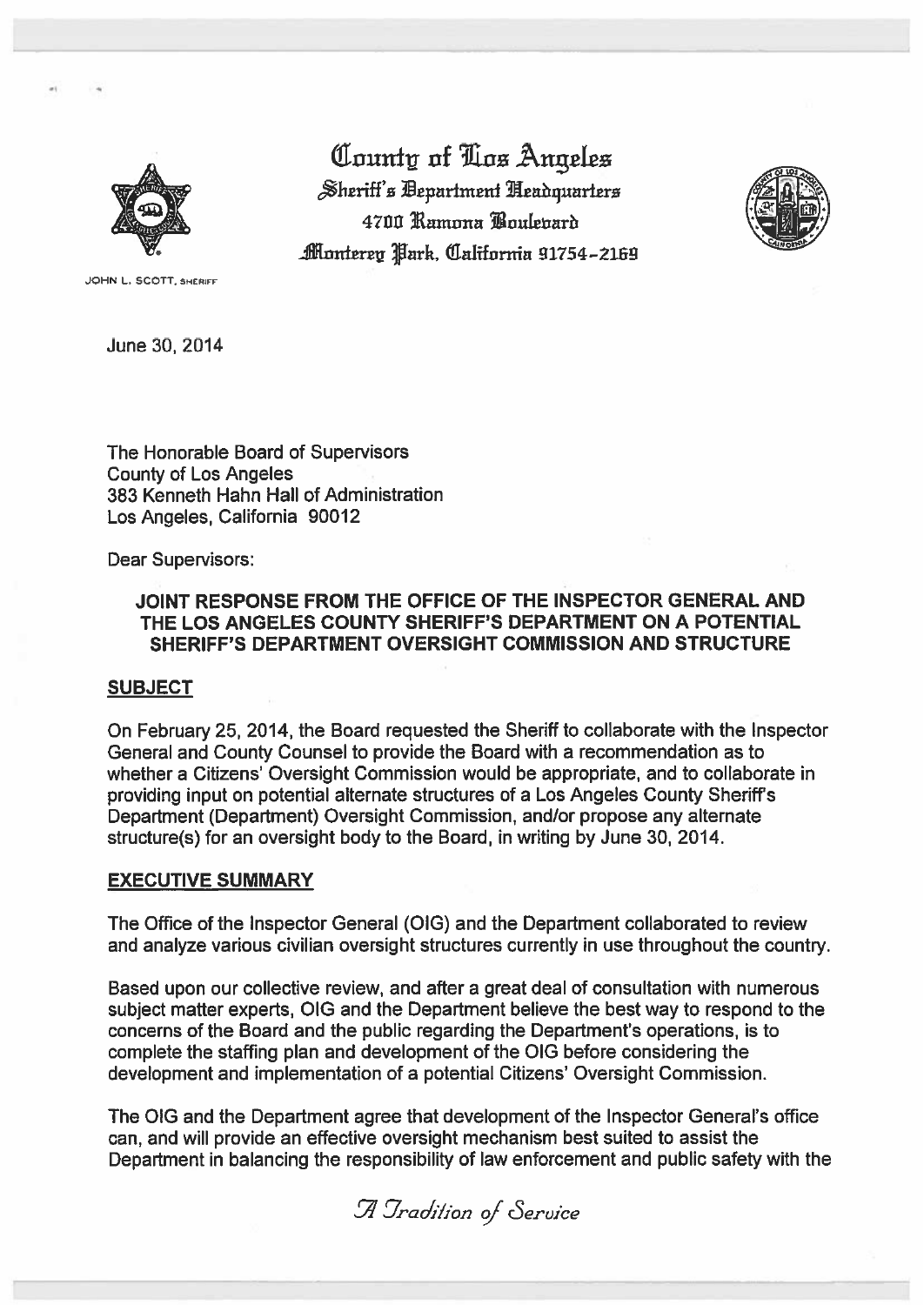The Honorable Board of Supervisors  $-2$  -  $-2$  -  $-2$  - June 30, 2014

responsibility of maintaining public trust while serving the public and respecting individual rights.

The CIG and the Department recommend that the Board not implement <sup>a</sup> Citizens' Oversight Commission until the OIG has had time to become fully implemented, allowing it to resolve issues and considerations about access to confidential information without interfering with the Department's investigative functions, and reporting to the Board, etc. Until such details are fully addressed, it is not the ideal time to initiate another new large scale process which will require <sup>a</sup> grea<sup>t</sup> deal of staff time, research, funding, and careful development. The OIG and the Department intend to develop an environment which ensures that the OIG gets an effective and strong start. Both intend on establishing <sup>a</sup> solid foundation for OIG before developing and implementing <sup>a</sup> Citizens' Oversight Commission.

# DETAILED RESPONSE

In the interest of providing services which benefit the public and protect the integrity of Los Angeles County (County), and in the spirit of County inter-departmental cooperation, the OIG and the Department entered into discussions regarding the potential structure(s) and purpose of an oversight body for the Department.

The term "oversight" refers to the ongoing monitoring of police activities with <sup>a</sup> view of holding police accountable for its services, its policies, and the conduct of its members. Members of oversight panels are expected to act in <sup>a</sup> principled, transparent, and understandable manner to promote participation and accountability.

We have met with numerous subject matter experts with respec<sup>t</sup> to civilian oversight, including:

- Connie Rice, Founder, the Advancement Project;
- John Mack, Former Vice-President, Los Angeles Police Department (LAPD) Board of Police Commissioners;
- Richard Drooyan, Implementation Monitor, Los Angeles County Board of Supervisors;
- Brian Buchner, President, National Association for Civilian Oversight of Law Enforcement;
- Richard Tefank, Executive Director, LAPD Board of Police Commissioners;
- Patrick Hunter, Executive Officer, County of San Diego Citizens' Law Enforcement Review Board;
- Loren Vinson, Secretary, County of San Diego Citizens' Law Enforcement Review Board;
- Miriam Krinsky, Former Executive Director, Citizens' Commission on Jail Violence;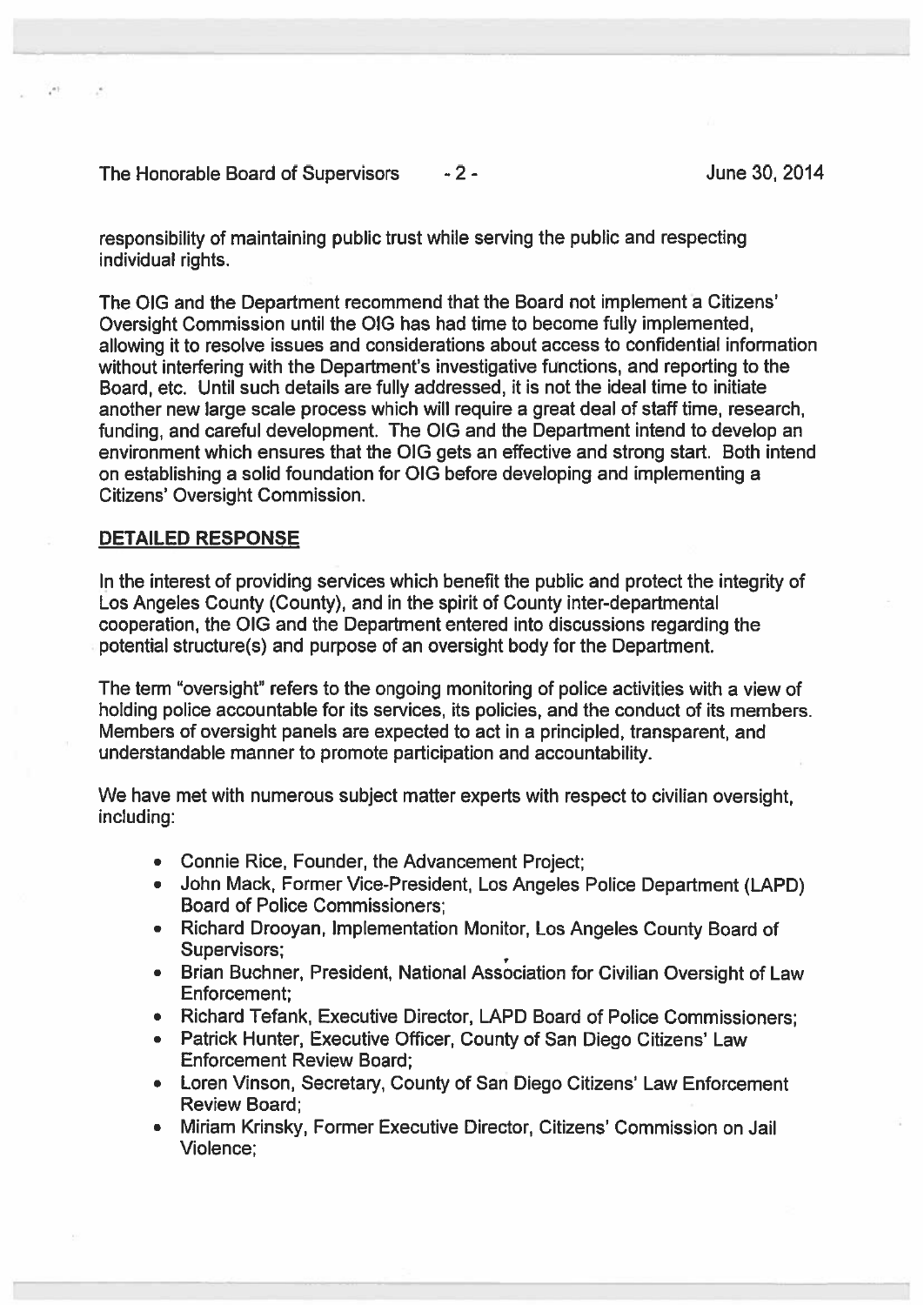The Honorable Board of Supervisors  $-3$  -  $-$  3 -  $\frac{1}{2}$  June 30, 2014

- •Mark Delgado, Executive Director Los Angeles County, Countywide Criminal Justice Coordination Committee;
- Patrisse Cullors, Lead Organizer, Coalition to End Sheriff Violence in Los Angeles County;
- Alan Skobin, Former Commissioner, LAPD Board of Police Commissioners;
- Donald J. Steck, President, Association of Los Angeles Deputy Sheriffs, and
- Brian K. Moriguchi, President, Professional Peace Officers Association.

Many of those contacted emphasized the fact that staffing, funding, and developing such <sup>a</sup> committee is <sup>a</sup> process that involves careful thought, dialog, and attention to detail. Most acknowledged that development and full implementation of the OIG should be completed prior to considering the development and implementation of civilian oversight.

However, in order to address the Board's question as to potential alternate structures, we offer the following information, which is augmented by the accompanying attachment containing <sup>a</sup> power point presentation.

Efforts to create external or citizen oversight of law enforcement agencies have traditionally been fueled by public concerns that exclusively internal mechanisms have not always produced unbiased, thorough, and timely investigations. Our analysis indicates that although there are several oversight panels across the country, there are no validated "best practices" in the creation of effective community oversight. Typically, there are two types of oversight approaches to the law enforcement agency, which are external and internal.

The external approach generally involves an independent auditor, while the internal approach involves internal affairs investigators or in-house auditors. A current trend is to incorporate the features of both models into <sup>a</sup> hybrid. One example of <sup>a</sup> hybrid incorporates community members and/or external auditors to sit with retired police managers or executives. This allows for the sharing of institutional knowledge by experienced police managers and provides more educated oversight.

Ultimately, the essential task of oversight is to strike <sup>a</sup> balance between law enforcement's accountability to the public and police independence to conduct investigations and protect its citizenry. In the development of oversight bodies, it is the responsibility of all parties to ensure that oversight remains impartial and fair to citizens and officers. Rigorous and autonomous civilian oversight is most beneficial when coupled with safeguards against overzealous review.

Our collective research into oversight bodies reveals that even <sup>a</sup> system which seems flawless in its administrative review can be problematic if the community does not believe in its integrity. If the committee is created too hastily without significant thought and dialogue from all concerned parties, such as the Board, OIG, Sheriff, County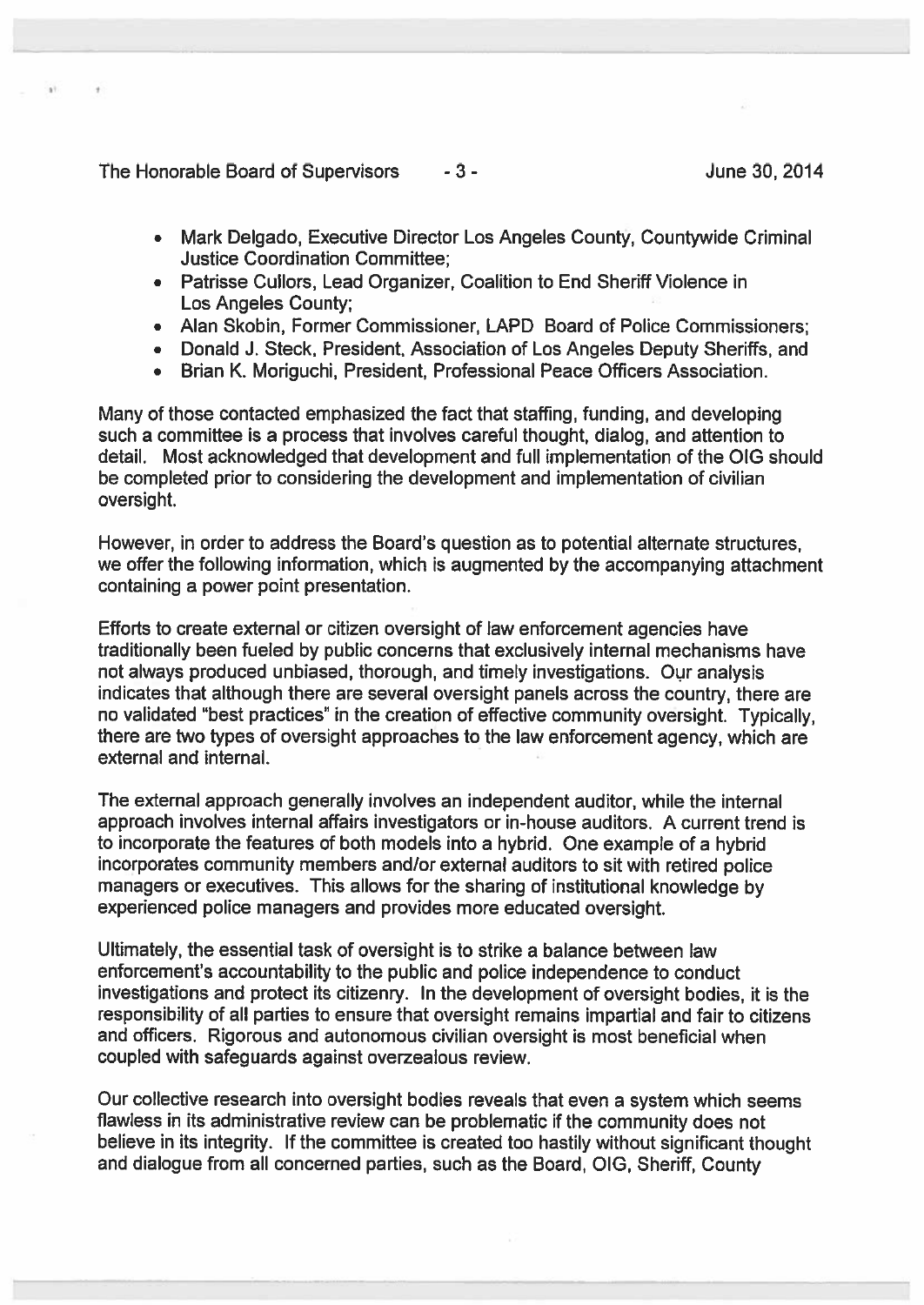The Honorable Board of Supervisors  $-4$  - The Honorable 30, 2014

Counsel, and police union leadership, the process of civilian oversight is less likely to work effectively.

There are multiple limitations of oversight. It is important for oversight to be one piece of the puzzle when it comes to increasing accountability and transparency. Effectiveness is also influenced by the fairness and personalities of the individuals involved. Oversight bodies must have clearly defined tools and objectives, <sup>a</sup> good working knowledge of the law enforcement agency, an unbiased staff, and adequate funding in order to be successful.

In effect, the OIG will in fact provide "civilian oversight," and the Inspector General is mindful of the importance of community outreach, and of listening to community members as part of his operations' responsibilities and opportunities. The OIG has met with numerous members of the public and initiated plans to hold town hall meetings and roundtable discussions for smaller groups. The OlG plans to conduct such outreach efforts on its own and in conjunction with interested community groups and Board offices.

### RECOMMENDATIONS

The QIG and the Department recommend the Board delay consideration of <sup>a</sup> civilian commission until after the OIG completes the staffing plan, and the Department and the 010 have begun the process and implemented the protocols and procedures that will guide and facilitate their relationship.

With respec<sup>t</sup> to direct civilian involvement in the operation of the Department, currently the Department has relationships with both unincorporated area Community Advisory Committees (CAC, created in 1993 in response to the Kolts Report) and municipal Public Safety Commissions. The CAC's in particular have been and continue to be very important in bridging gaps between community members who sense disenfranchisement and want more of <sup>a</sup> voice, and law enforcement personnel.

These approaches, although in <sup>p</sup>lace for quite <sup>a</sup> while, are flexible. For example, in 2012 a new Civilian Advisory Committee was established at Palmdale Sheriff's Station (Station). This Committee was comprised of citizens who were concerned about improving relationships between local minority communities and the Station. The current approaches to civilian involvement could conceivably be expanded by the addition of Board field deputies or appointees from each Board Office, or possibly with personnel from the 010, thus further empowering such groups.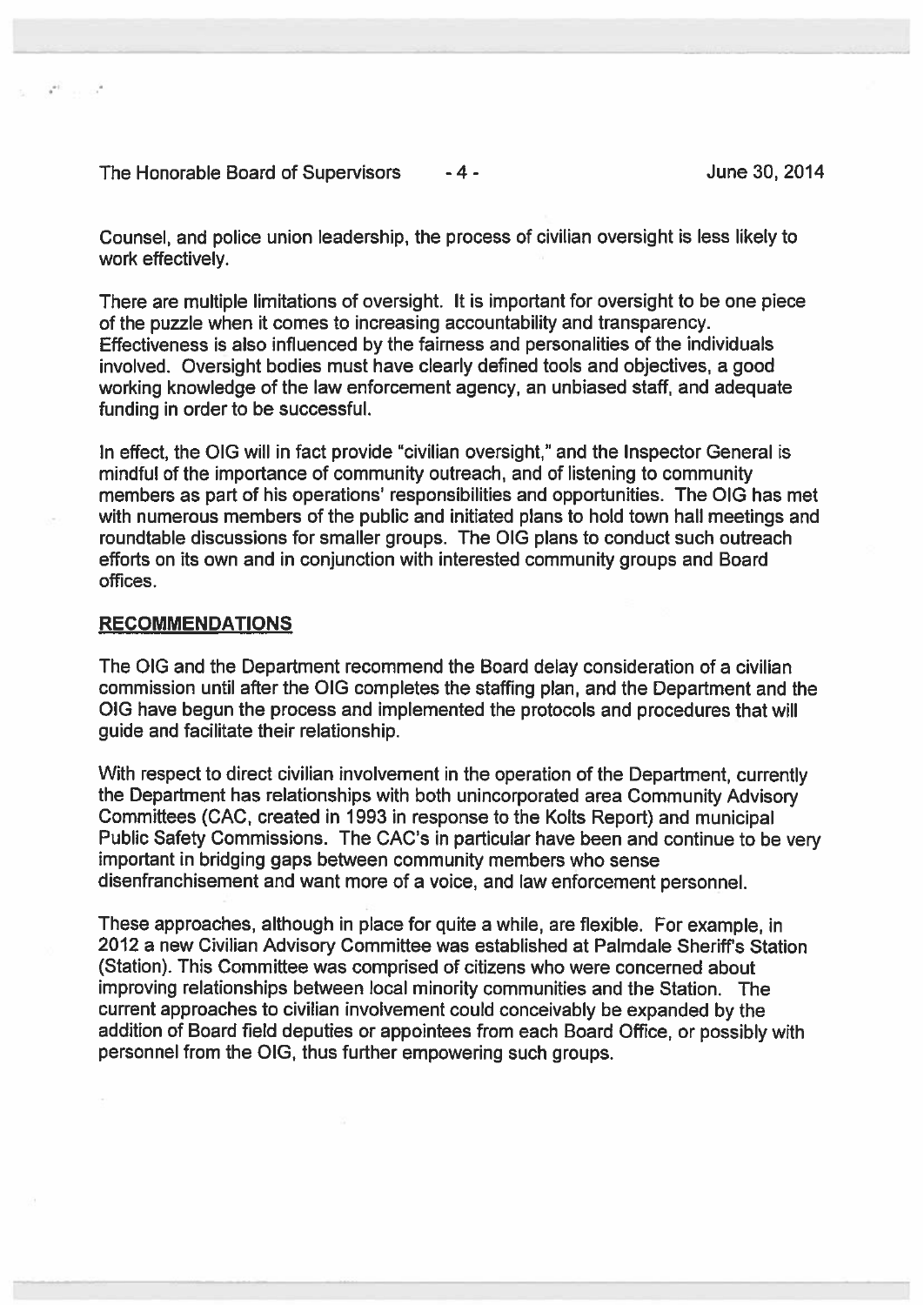The Honorable Board of Supervisors - 5 - The Honorable 30, 2014

# **CONCLUSION**

If you have any questions, please contact Chief Buddy Goldman, South Patrol Division, at (323) 526-5712.

Sincerely.

 $\bigcap$  $\Lambda$ / JOHN L. SCOTT MAX HUNTSMAN SHERIFF JINSPECTOR GENERAL